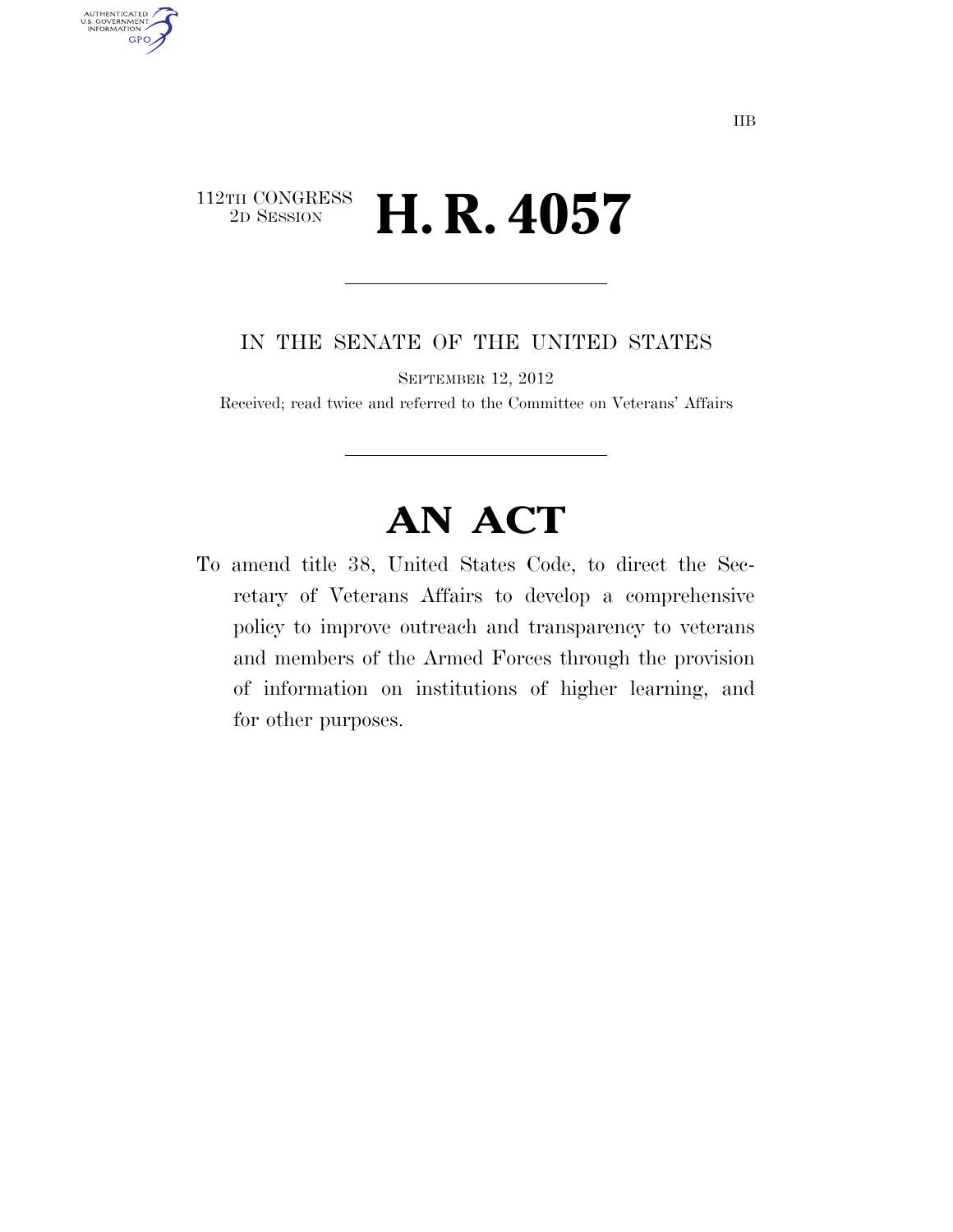| $\mathbf{1}$   | Be it enacted by the Senate and House of Representa-         |
|----------------|--------------------------------------------------------------|
| 2              | tives of the United States of America in Congress assembled, |
| 3              | SECTION 1. COMPREHENSIVE POLICY ON PROVIDING EDU-            |
| $\overline{4}$ | CATION INFORMATION TO VETERANS.                              |
| 5              | (a) COMPREHENSIVE POLICY REQUIRED.—                          |
| 6              | (1) IN GENERAL.—Chapter $36$ of title $38$ ,                 |
| 7              | United States Code, is amended by adding at the              |
| 8              | end the following new section:                               |
| 9              | "§3698. Comprehensive policy on providing edu-               |
| 10             | cation information to veterans                               |
| 11             | "(a) COMPREHENSIVE POLICY REQUIRED.—The Sec-                 |
| 12             | retary shall develop a comprehensive policy to improve out-  |
| 13             | reach and transparency to veterans and members of the        |
|                | 14 Armed Forces through the provision of information on in-  |
|                |                                                              |
| 15             | stitutions of higher learning.                               |
| 16             | "(b) SCOPE.—In developing the policy required by             |
| 17             | subsection (a), the Secretary shall include each of the fol- |
|                | 18 lowing elements:                                          |
| 19             | $\lq(1)$ The most effective way to inform individ-           |
| 20             | uals of the educational and vocational counseling            |
| 21             | provided under section 3697A of this title.                  |
| 22             | $\lq(2)$ A centralized way to track and publish              |
| 23             | feedback from students and State approving agen-             |
| 24             | cies regarding the quality of instruction and accredi-       |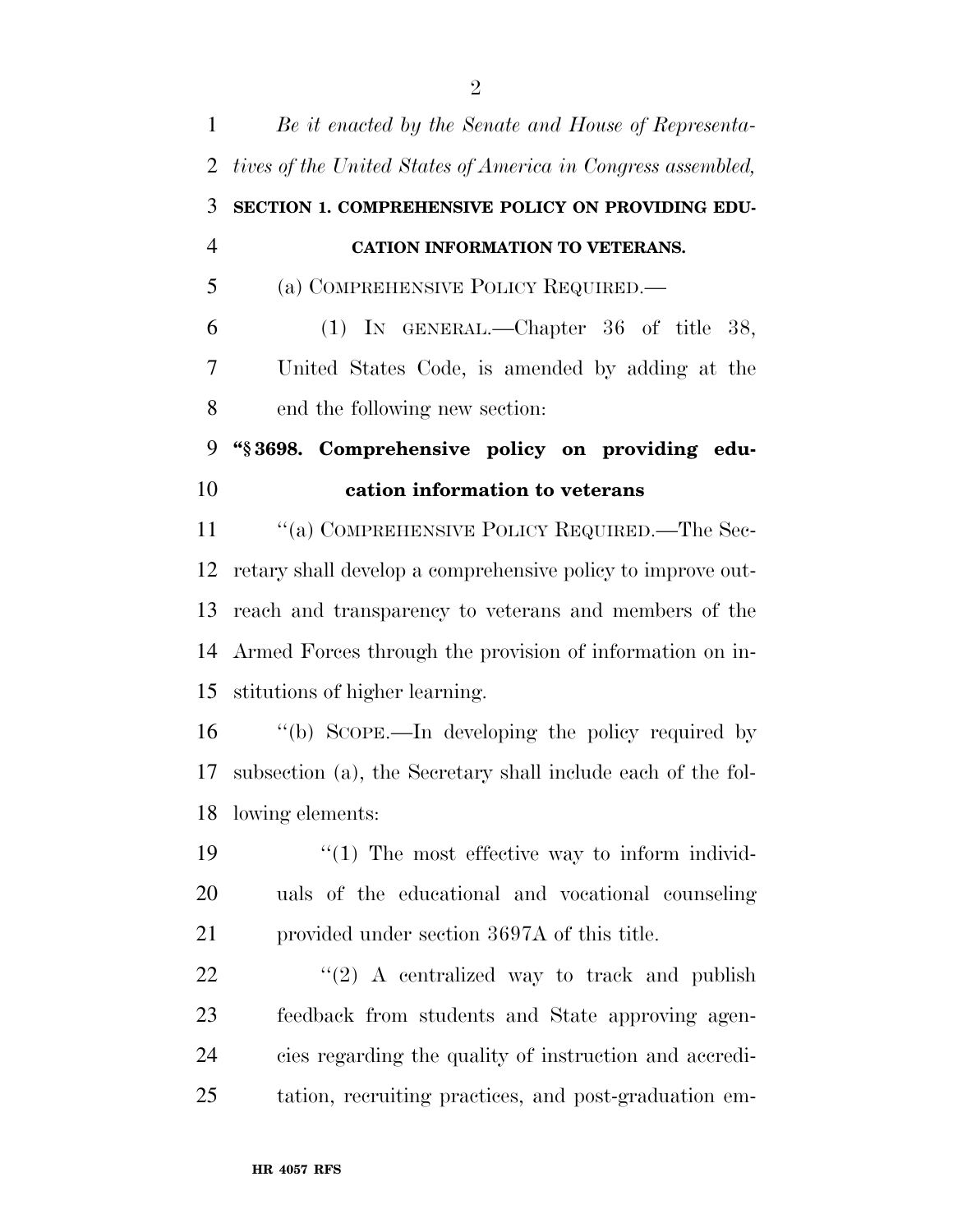ployment placement of institutions of higher learn-ing.

 ''(3) The merit of and the manner in which a State approving agency shares with an accrediting agency or association recognized by the Secretary of Education under subpart 2 of part H of title IV of the Higher Education Act of 1965 (20 U.S.C. 1099b et seq.) information regarding the State approving agency's evaluation of an institution of higher learn-ing.

11 ''(4) The manner in which information regard- ing institutions of higher learning is provided to in- dividuals participating in the Transition Assistance Program under section 1144 of title 10.

 ''(5) The most effective way to provide veterans and members of the Armed Forces with information regarding postsecondary education and training op-portunities available to the veteran or member.

19 "(c) POSTSECONDARY EDUCATION INFORMATION.— (1) The Secretary shall ensure that the information pro-vided pursuant to subsection (b)(5) includes—

22  $\langle A \rangle$  an explanation of the different types of ac- creditation available to educational institutions and programs of education;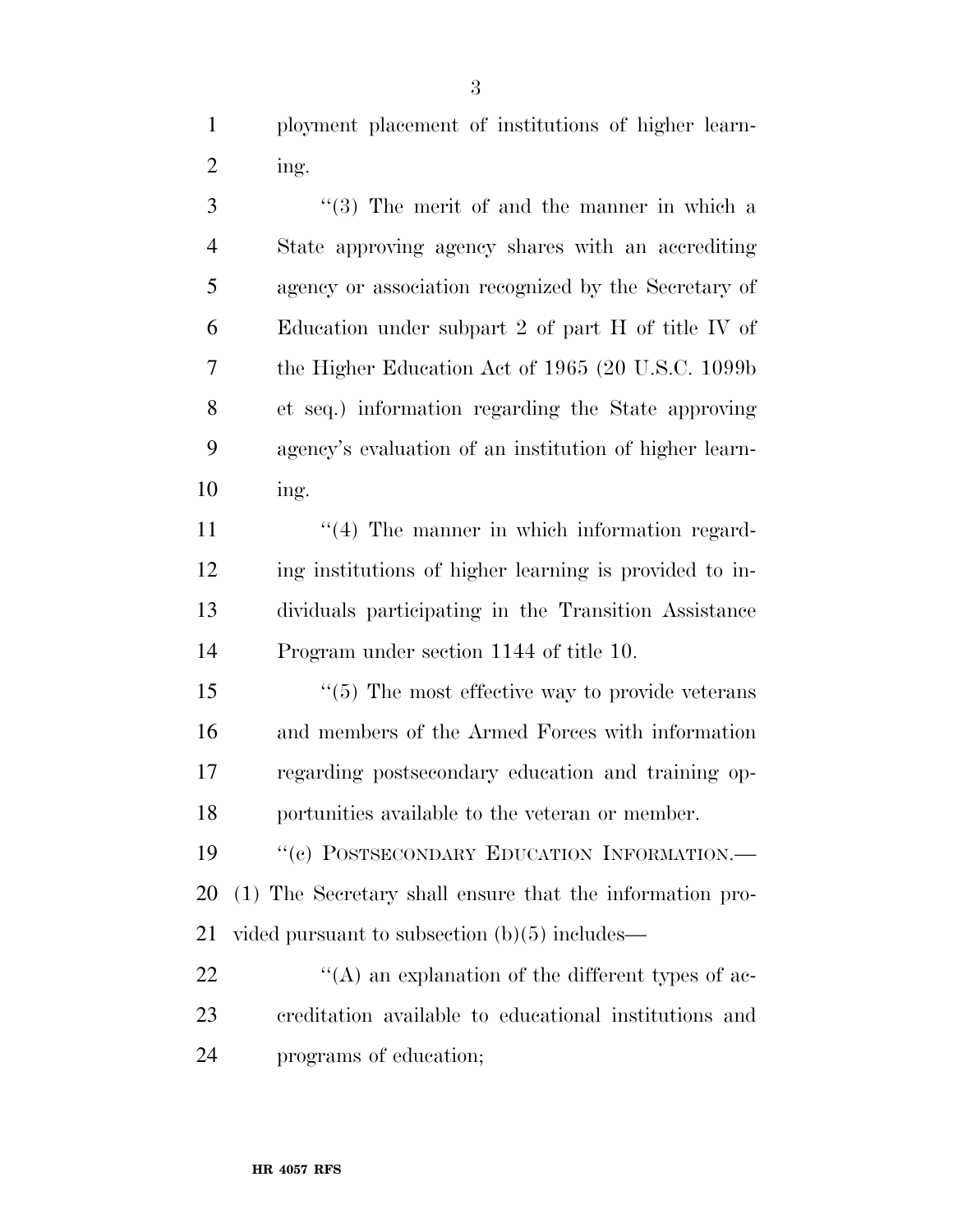| $\mathbf{1}$   | "(B) a description of Federal student aid pro-      |
|----------------|-----------------------------------------------------|
| $\overline{2}$ | grams; and                                          |
| 3              | "(C) for each institution of higher learning, for   |
| $\overline{4}$ | the most recent academic year for which information |
| 5              | is available—                                       |
| 6              | "(i) whether the institution is public, pri-        |
| $\overline{7}$ | vate nonprofit, or proprietary for-profit;          |
| 8              | "(ii) the name of the national or regional          |
| 9              | accrediting agency that accredits the institu-      |
| 10             | tion, including the contact information used by     |
| 11             | the agency to receive complaints from students;     |
| 12             | "(iii) information on the State approving           |
| 13             | agency, including the contact information used      |
| 14             | by the agency to receive complaints from stu-       |
| 15             | dents;                                              |
| 16             | "(iv) whether the institution participates in       |
| 17             | programs under title IV of the Higher Edu-          |
| 18             | cation Act of 1965 (20 U.S.C. 1070 et seq.);        |
| 19             | $f'(v)$ the tuition and fees;                       |
| 20             | " $(vi)$ the median amount of debt from Fed-        |
| 21             | eral student loans under title IV of the Higher     |
| 22             | Education Act of 1965 (20 U.S.C. 1070 et            |
| 23             | seq.) held by students at institution;              |

4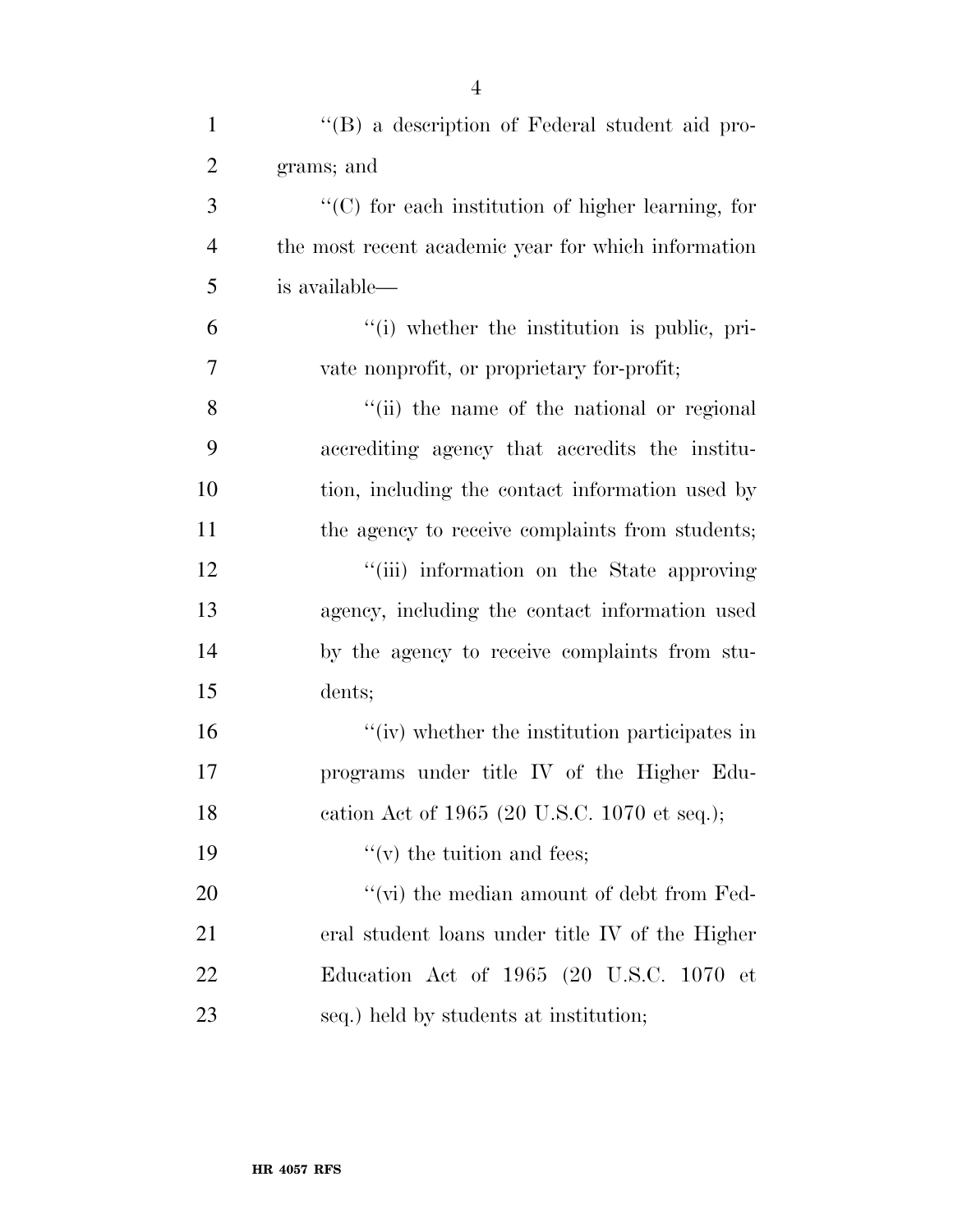| $\mathbf{1}$   | "(vii) the cohort default rate, as defined in              |
|----------------|------------------------------------------------------------|
| $\overline{2}$ | section 435(m) of the Higher Education Act of              |
| 3              | 1965 (20 U.S.C. 1085(m)), of the institution;              |
| $\overline{4}$ | "(viii) the enrollment rates, graduation                   |
| 5              | rates, and retention rates;                                |
| 6              | "(ix) for each program of education offered                |
| 7              | by the institution that is designed to prepare a           |
| 8              | student for an occupation that requires a licen-           |
| 9              | sure or certification test offered by a Federal,           |
| 10             | State, or local government or has other pre-               |
| 11             | conditions or requirements, the degree to which            |
| 12             | the program prepares the student for the par-              |
| 13             | ticular occupation;                                        |
| 14             | $f(x)$ whether the institution provides stu-               |
| 15             | dents with technical support, academic support,            |
| 16             | and other support services, including career               |
| 17             | counseling and job placement; and                          |
| 18             | "(xi) whether the institution accepts aca-                 |
| 19             | demic credit by students who are transferring              |
| 20             | to the institution, including credits awarded by           |
| 21             | a proprietary for-profit institution.                      |
| 22             | $\lq(2)$ To the extent possible, the Secretary shall pro-  |
| 23             | vide the information described in paragraph (1) by includ- |
| 24             | ing hyperlinks on the Internet website of the Department   |
| 25             | to other websites that contain such information in a form  |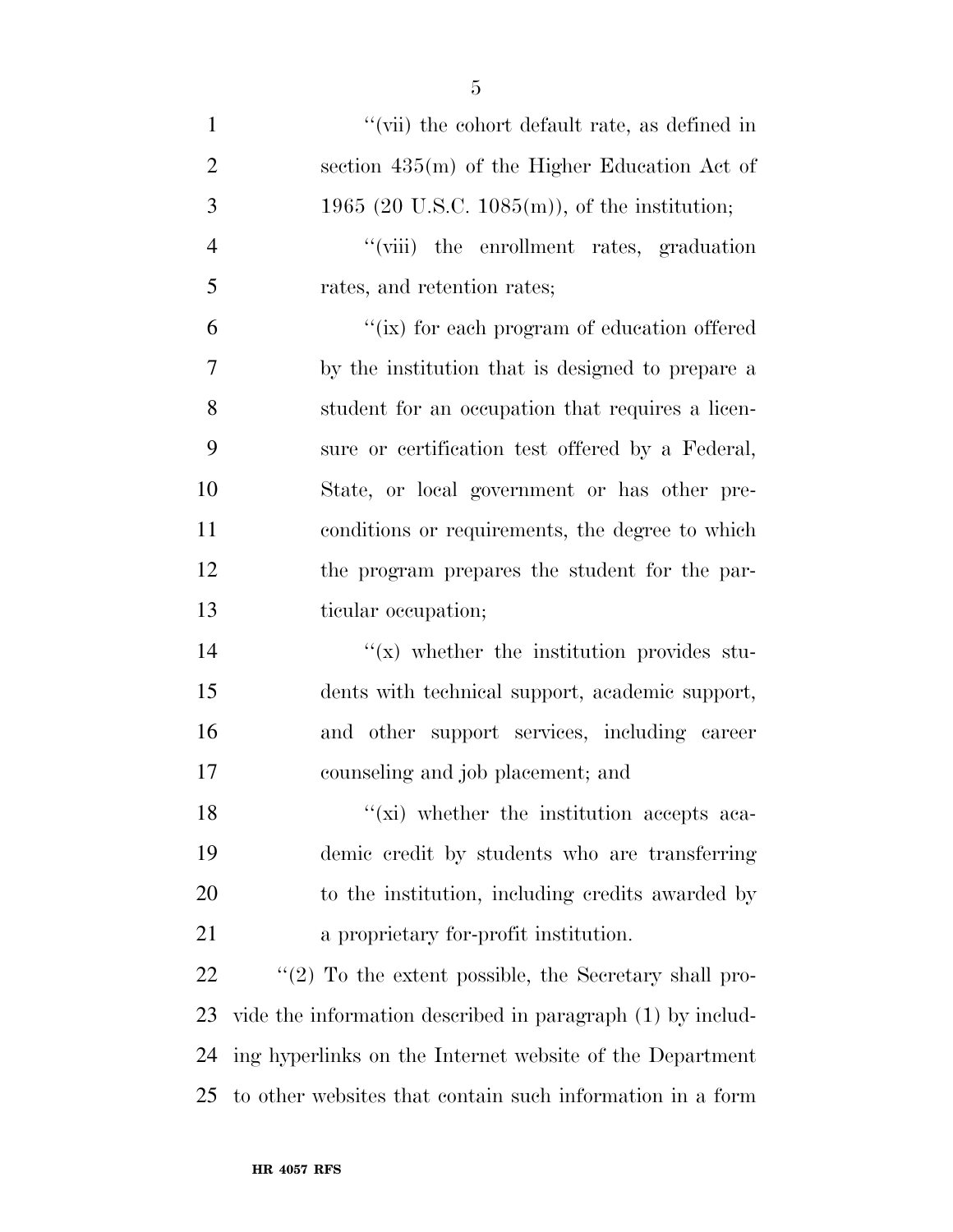that is comprehensive and easily understood by veterans, members, and other individuals.

- 3 "(d) DEFINITIONS.—In this section:
- 4 "(1) The term 'institution of higher learning' has the meaning given that term in section 3452(f) of this title.

7 "(2) The term 'postsecondary education and training opportunities' means any postsecondary program of education, including apprenticeships and on-job training, for which the Secretary of Veterans Affairs provides assistance to a veteran or member of the Armed Forces.''.

 (2) CLERICAL AMENDMENT.—The table of sec- tions at the beginning of such chapter is amended by adding after the item relating to section 3697A the following new item:

''3698. Comprehensive policy on providing education information to veterans.''.

 (b) PROHIBITION ON INDUCEMENTS.—Section 3696 of title 38, United States Code, is amended by adding at the end the following new subsection:

 $\%$  (e) The Secretary shall not approve an educational institution if the educational institution provides any com- mission, bonus, or other incentive payment based directly or indirectly on success in securing enrollments or finan-cial aid to any persons or entities engaged in any student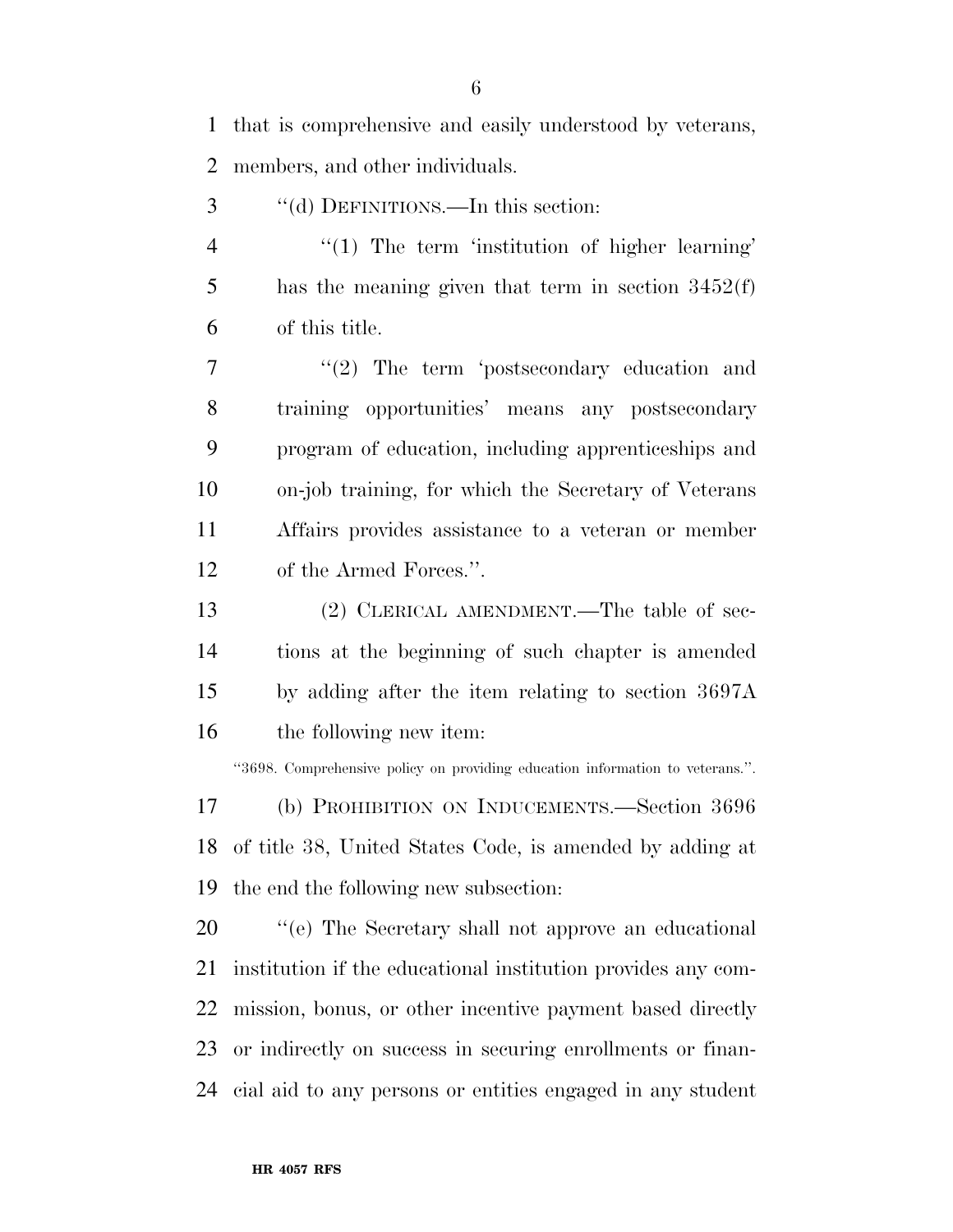recruiting or admission activities or in making decisions regarding the award of student financial assistance.''.

 (c) SURVEY.—In developing the policy required by section 3698(a) of title 38, United States Code, as added by subsection (a), the Secretary shall conduct a market survey to determine the availability of the following:

 (1) A commercially available off-the-shelf online tool that allows a veteran or member of the Armed Forces to assess whether the veteran or member is academically ready to engage in postsecondary edu- cation and training opportunities and whether the veteran or member would need any remedial prepa-ration before beginning such opportunities.

 (2) A commercially available off-the-shelf online tool that provides a veteran or member of the Armed Forces with a list of providers of postsecondary edu- cation and training opportunities based on criteria selected by the veteran or member.

 (d) REPORT.—Not later than 90 days after the date of the enactment of this Act, the Secretary shall submit to the Committees on Veterans' Affairs of the House of Representatives and the Senate, the Committee on Edu- cation and the Workforce of the House of Representatives, and the Committee on Health, Education, Labor, and Pensions of the Senate a report that includes—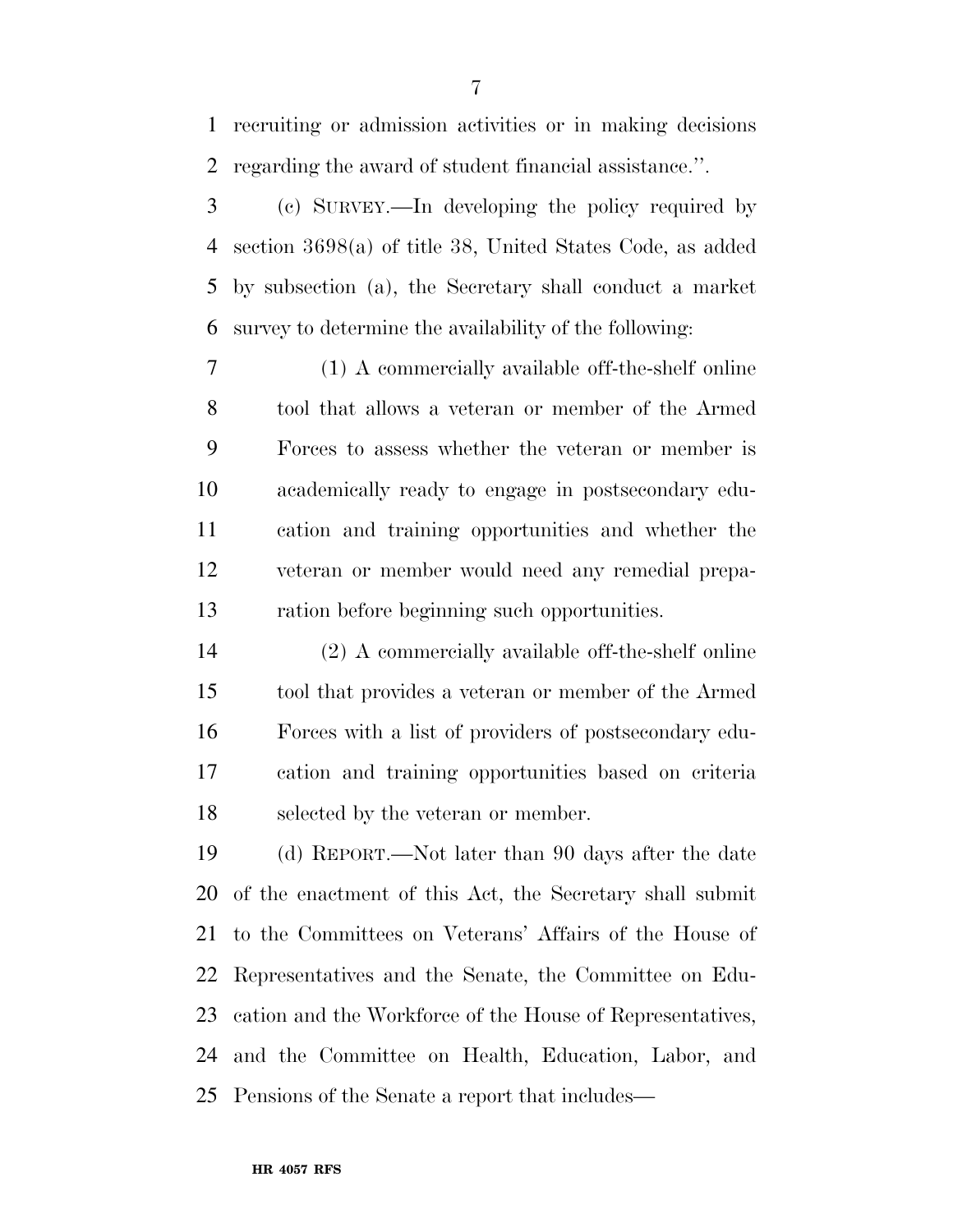| $\mathbf{1}$   | (1) a description of the policy developed by the      |
|----------------|-------------------------------------------------------|
| $\mathbf{2}$   | Secretary under section $3698(a)$ of title 38, United |
| 3              | States Code, as added by subsection (a);              |
| $\overline{4}$ | $(2)$ a plan of the Secretary to implement such       |
| 5              | policy; and                                           |
| 6              | (3) the results of the survey conducted under         |
| $\tau$         | subsection (b), including whether the Secretary       |
| $8\,$          | plans to implement the tools described in such sub-   |
| 9              | section.                                              |
| 10             | (e) DEFINITIONS.—In this section:                     |
| 11             | (1) The term "commercially available off-the-         |
| 12             | shelf" has the meaning given that term in section     |
| 13             | 104 of title 41, United States Code.                  |
| 14             | (2) The term "postsecondary education and             |
| 15             | training opportunities" means any postsecondary       |
| 16             | program of education, including apprenticeships and   |
| 17             | on-job training, for which the Secretary of Veterans  |
| 18             | Affairs provides assistance to a veteran or member    |
| 19             | of the Armed Forces.                                  |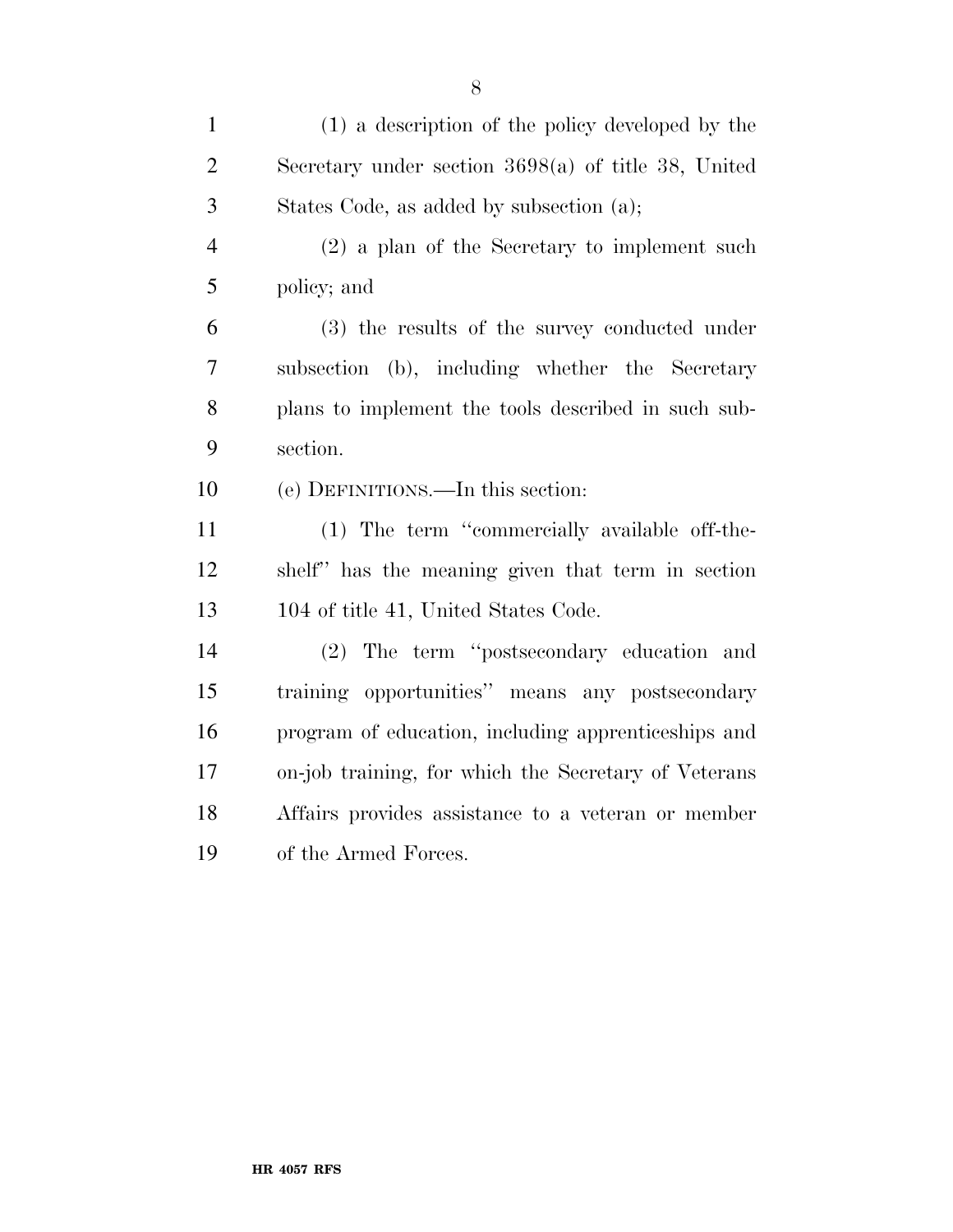|                | SEC. 2. STATE CONSIDERATION OF MILITARY TRAINING IN       |
|----------------|-----------------------------------------------------------|
| 2              | <b>GRANTING CERTAIN STATE CERTIFICATIONS</b>              |
| 3              | AND LICENSES AS A CONDITION ON THE RE-                    |
| $\overline{4}$ | CEIPT OF FUNDS FOR VETERANS EMPLOY-                       |
|                | <b>MENT AND TRAINING.</b>                                 |
| 6              | (a) IN GENERAL.—Section $4102A(c)$ of title 38,           |
|                | 7 United States Code, is amended by adding at the end the |
|                |                                                           |

following:

 $\cdot$  "(9)(A) As a condition of a grant or contract under which funds are made available to a State in order to carry out section 4103A or 4104 of this title for any program year, the Secretary shall require the State to disclose to the Secretary in writing the following:

 ''(i) Criteria applicants must satisfy to receive a certification or license described in subparagraph (B) by the State.

17 ''(ii) A description of the standard practices of the State for evaluating training received by vet- erans while serving on active duty in the Armed Forces and evaluating the documented work experi- ence of such veterans during such service for pur- poses of approving or denying a certification or li-cense described in subparagraph (B).

24 ''(iii) Identification of areas in which training and experience described in clause (ii) fails to meet criteria described in clause (i).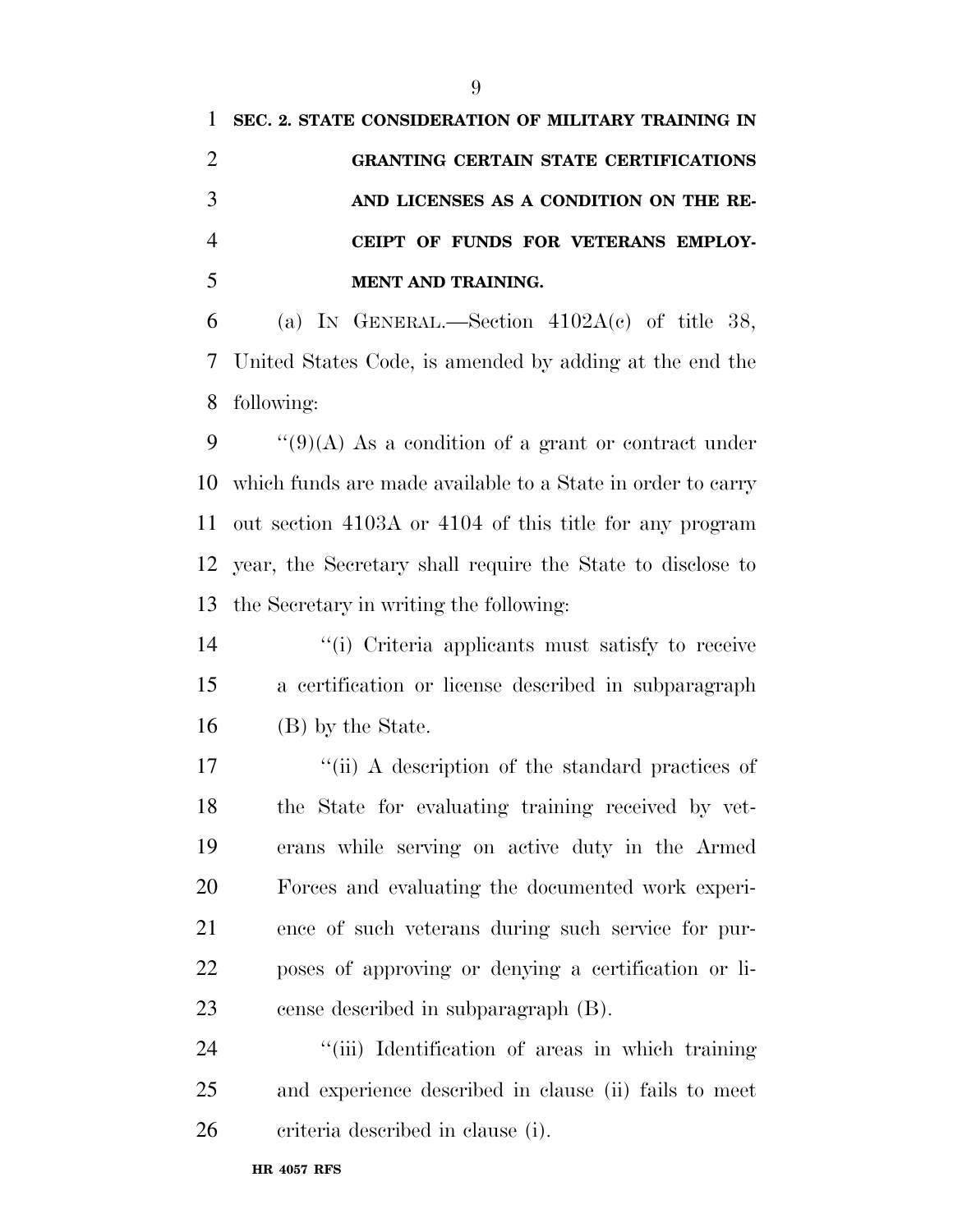| $\mathbf{1}$   | $\lq$ <sup>*</sup> (B) A certification or license described in this sub- |
|----------------|--------------------------------------------------------------------------|
| 2              | paragraph is any of the following:                                       |
| 3              | "(i) A license to be a nonemergency medical                              |
| $\overline{4}$ | professional.                                                            |
| 5              | "(ii) A license to be an emergency medical pro-                          |
| 6              | fessional.                                                               |
| 7              | "(iii) Any commercial driver's license.                                  |
| 8              | "(C) The Secretary shall share the information the                       |
| 9              | Secretary receives under subparagraph $(A)(ii)$ with the                 |
| 10             | Secretary of Defense to help the Secretary of Defense im-                |
| 11             | prove training for military occupational specialties so that             |
| 12             | individuals who receive such training are able to receive                |
| 13             | a certification or license described in subparagraph (B)                 |
| 14             | from a State.                                                            |
| 15             | $\lq\lq$ . The Secretary shall publish on the Internet                   |
| 16             | website of the Department—                                               |
| 17             | "(i) any guidance the Secretary gives the Sec-                           |
| 18             | retary of Defense with respect to carrying out this                      |
| 19             | section; and                                                             |
| 20             | "(ii) any information the Secretary receives                             |
| 21             | from a State pursuant to subparagraph $(A)$ .".                          |
| 22             | (b) EFFECTIVE DATE.—The amendment made by                                |
| 23             | subsection (a) shall apply with respect to a program year                |
| 24             | beginning on or after October 1, 2013.                                   |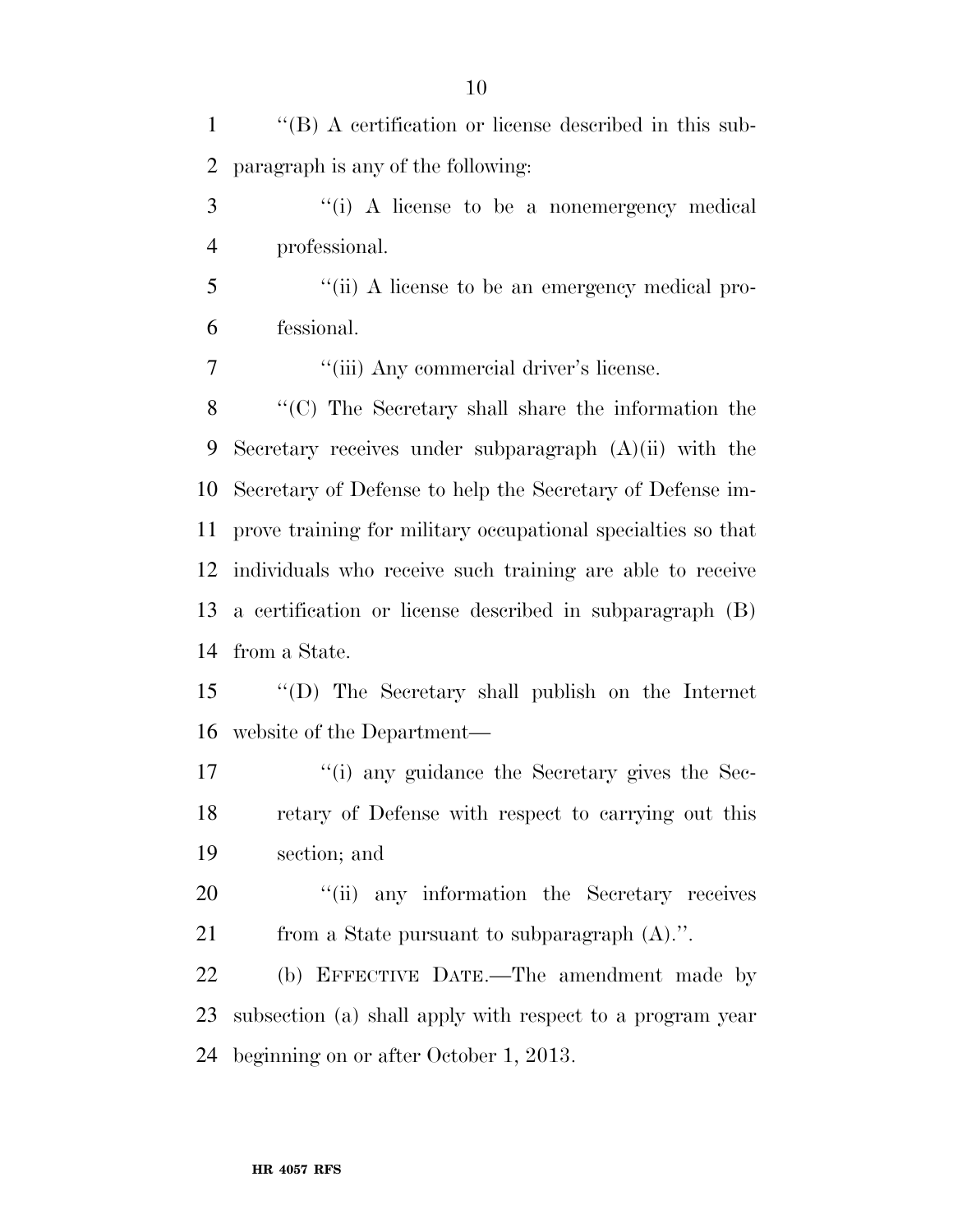**OR SERVICES TO HOMELESS VETERANS.** 

(a) CONDITION.—

 (1) IN GENERAL.—Paragraph (1) of section 2012(c) of title 38, United States Code, is amended to read as follows:

 ''(1) Except as provided in paragraph (2), a per diem payment may not be provided under this section to a grant recipient or eligible entity unless the entity submits to the Secretary a certification that the building where the entity provides such housing or services is in compliance with codes relevant to the operations and level of care provided, including the most current Life Safety Code or Inter- national Fire Code and all applicable State and local hous- ing codes, licensing requirements, fire and safety require- ments, and any other requirements in the jurisdiction in which the project is located regarding the condition of the structure and the operation of the supportive housing or service center.''.

 (2) EFFECTIVE DATE.—The amendment made by paragraph (1) shall apply with respect to an ap- plication for a per diem payment under section 2012 of title 38, United States Code, submitted on or after the date of the enactment of this Act.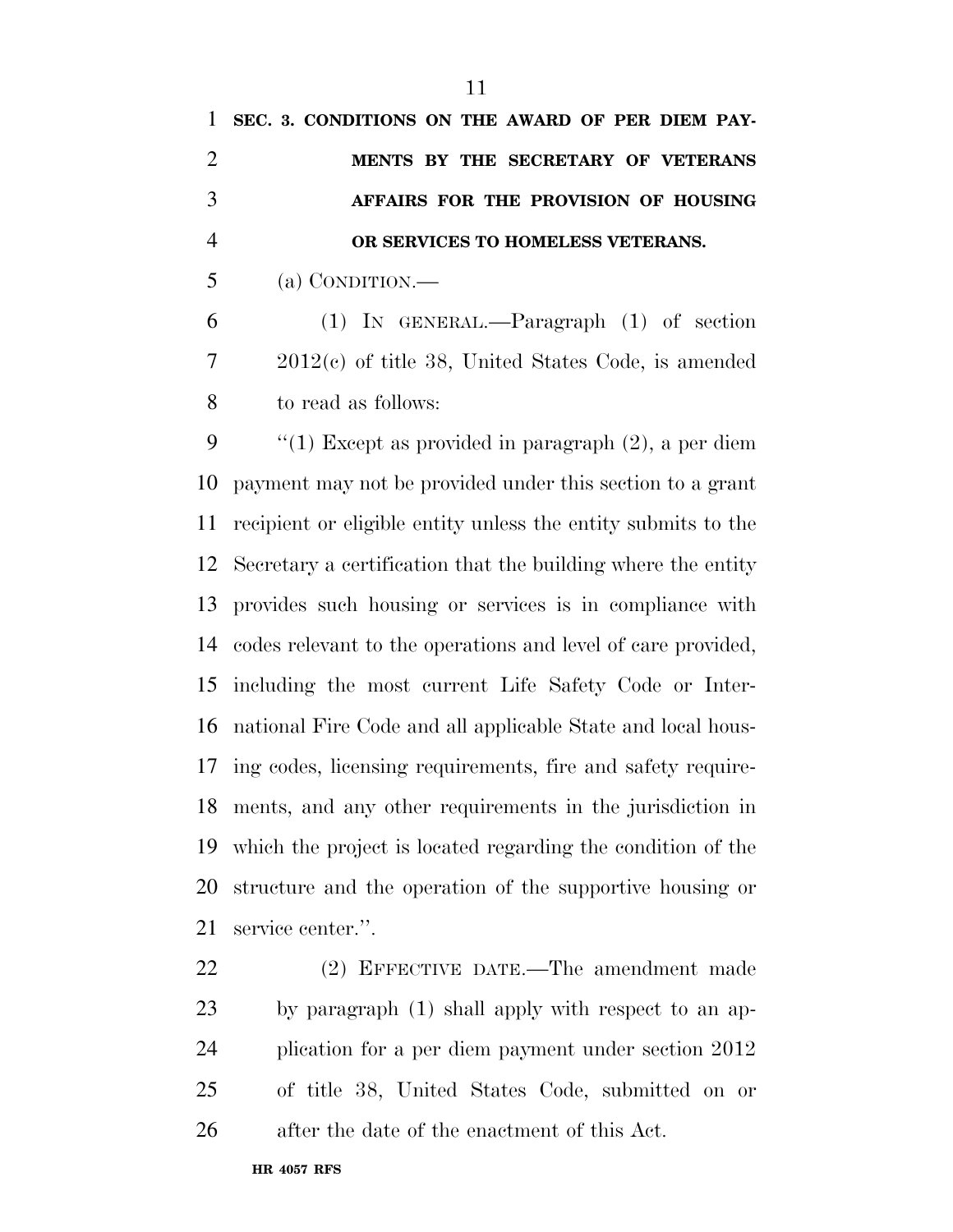(b) ANNUAL REPORT.—Section 2065(b) of title 38, United States Code, is amended—

 (1) by redesignating paragraph (6) as para-graph (7); and

 (2) by inserting after paragraph (5) the fol-lowing new paragraph (6):

7 "'(6) The Secretary's evaluation of the safety and accessibility of facilities used to provide pro- grams established by grant recipients or eligible enti- ties under section 2011 and 2012 of this title, in- cluding the number of such grant recipients or eligi- ble entities who have submitted a certification under section 2012(c)(1).''.

 (c) TREATMENT OF CURRENT RECIPIENTS.—In the case of the recipient of a per diem payment under section 2012 of title 38, United States Code, that receives such a payment during the year in which this Act is enacted, the Secretary of Veterans Affairs shall require the recipi- ent to submit the certification required under section 20 2012(c)(1) of such title, as amended by subsection (a)(1), by not later than two years after the date of the enactment of this Act. If the recipient fails to submit such certifi- cation by such date, the Secretary may not make any addi- tional per diem payments to the recipient under such sec-tion 2012 until the recipient submits such certification.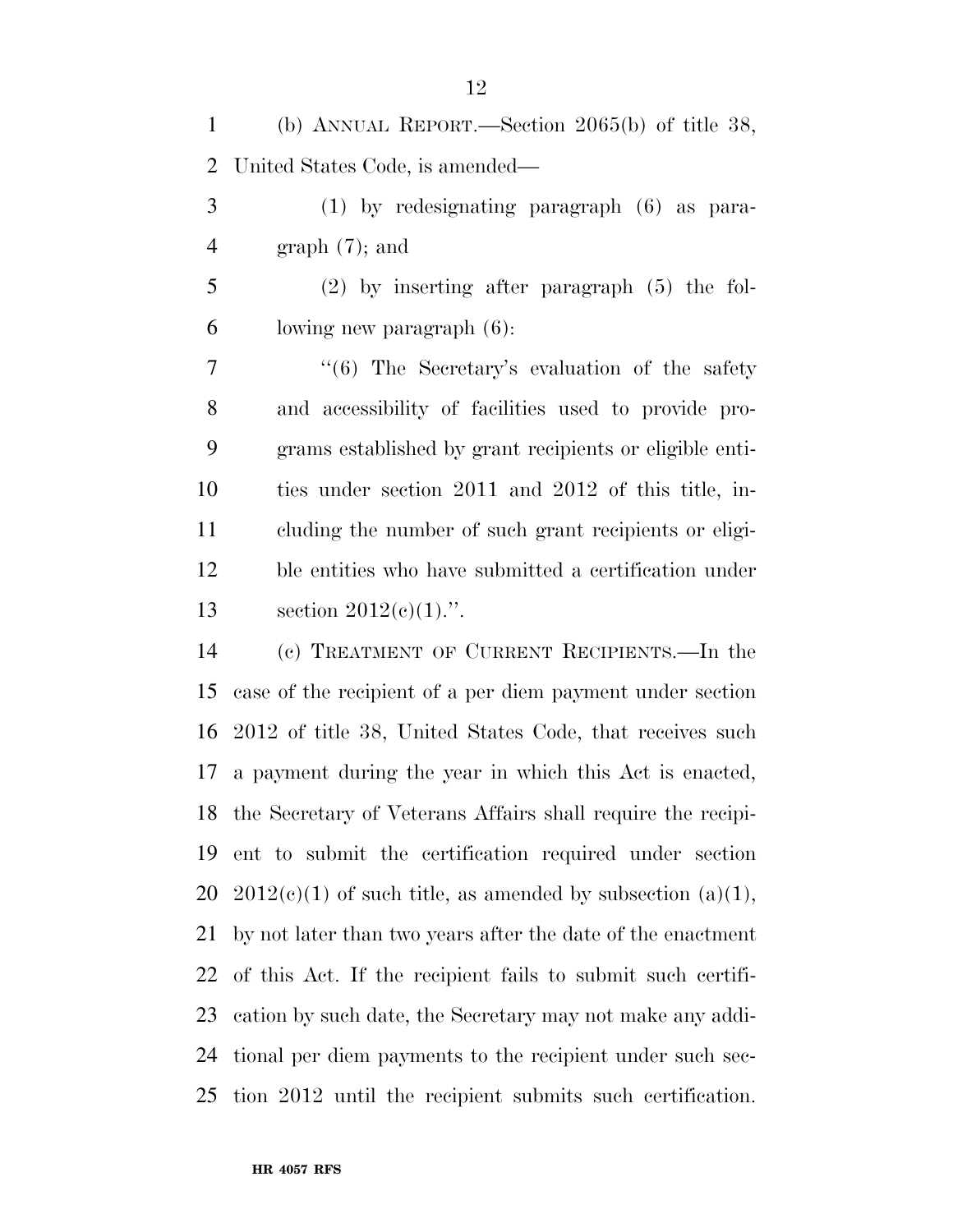(a) ESTABLISHMENT OF REGISTRY.—Not later than 180 days after the date of the enactment of this Act, the Secretary of Veterans Affairs shall—

 (1) establish and maintain an open burn pit registry for eligible individuals who may have been exposed to toxic chemicals and fumes caused by open burn pits;

 (2) include any information in such registry that the Secretary of Veterans Affairs determines necessary to ascertain and monitor the health effects of the exposure of members of the Armed Forces to toxic chemicals and fumes caused by open burn pits;

 (3) develop a public information campaign to inform eligible individuals about the open burn pit registry, including how to register and the benefits of registering; and

 (4) periodically notify eligible individuals of sig- nificant developments in the study and treatment of conditions associated with exposure to toxic chemi-cals and fumes caused by open burn pits.

22 (b) REPORT TO CONGRESS.

23 (1) REPORT BY INDEPENDENT SCIENTIFIC OR- GANIZATION.—The Secretary of Veterans Affairs shall enter into an agreement with an independent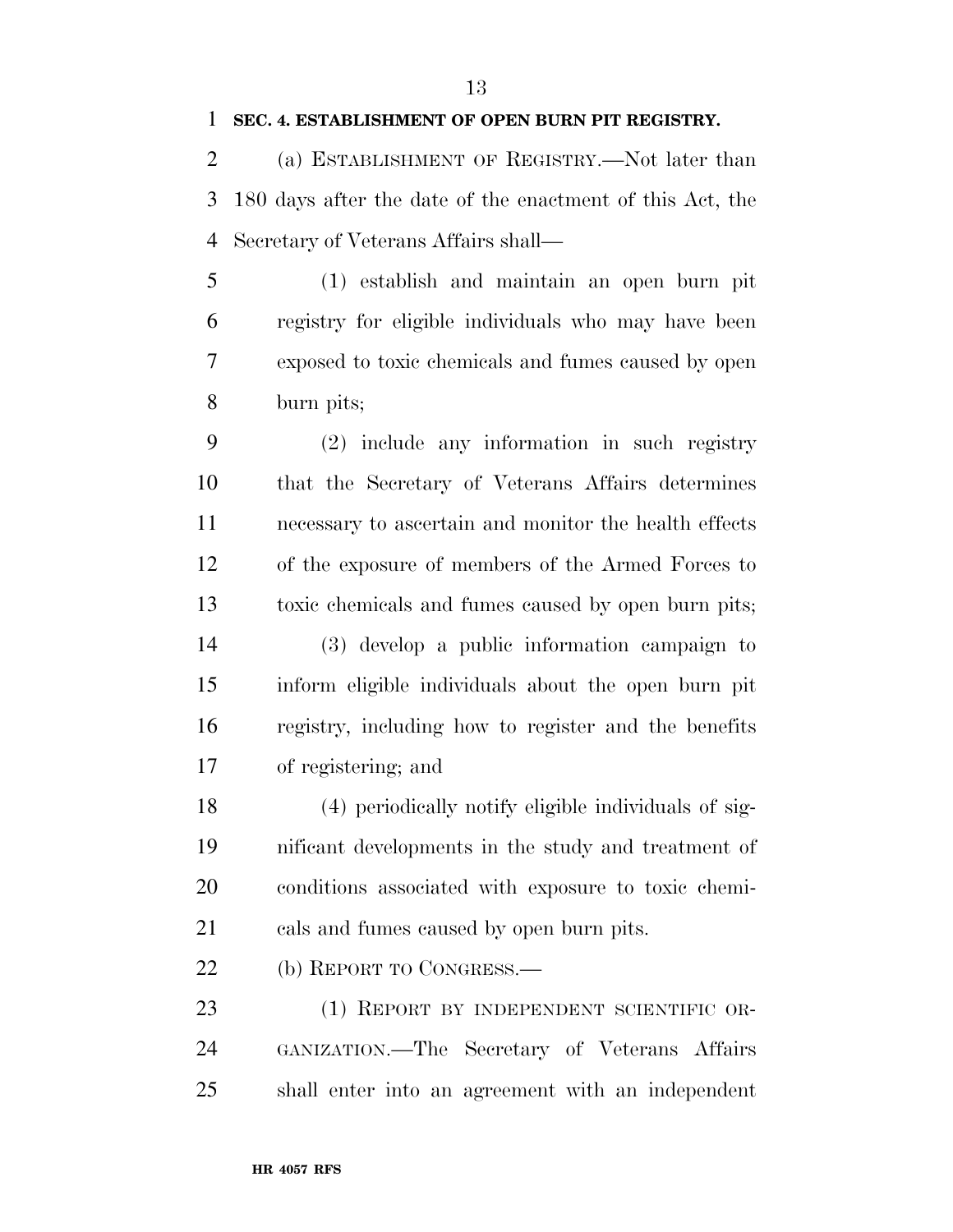| $\mathbf{1}$   | scientific organization to develop a report containing |
|----------------|--------------------------------------------------------|
| $\overline{2}$ | the following:                                         |
| 3              | $(A)$ An assessment of the effectiveness of            |
| $\overline{4}$ | actions taken by the Secretaries to collect and        |
| 5              | maintain information on the health effects of          |
| 6              | exposure to toxic chemicals and fumes caused           |
| 7              | by open burn pits.                                     |
| 8              | (B) Recommendations to improve the col-                |
| 9              | lection and maintenance of such information.           |
| 10             | (C) Using established and previously pub-              |
| 11             | lished epidemiological studies, recommendations        |
| 12             | regarding the most effective and prudent means         |
| 13             | of addressing the medical needs of eligible indi-      |
| 14             | viduals with respect to conditions that are likely     |
| 15             | to result from exposure to open burn pits.             |
| 16             | (2) SUBMITTAL TO CONGRESS.—Not later than              |
| 17             | 18 months after the date on which the registry         |
| 18             | under subsection (a) is established, the Secretary of  |
| 19             | Veterans Affairs shall submit to Congress the report   |
| 20             | developed under paragraph (1).                         |
| 21             | (c) DEFINITIONS.—In this section:                      |
| 22             | (1) The term "open burn pit" means an area             |
| 23             | of land located in Afghanistan or Iraq that—           |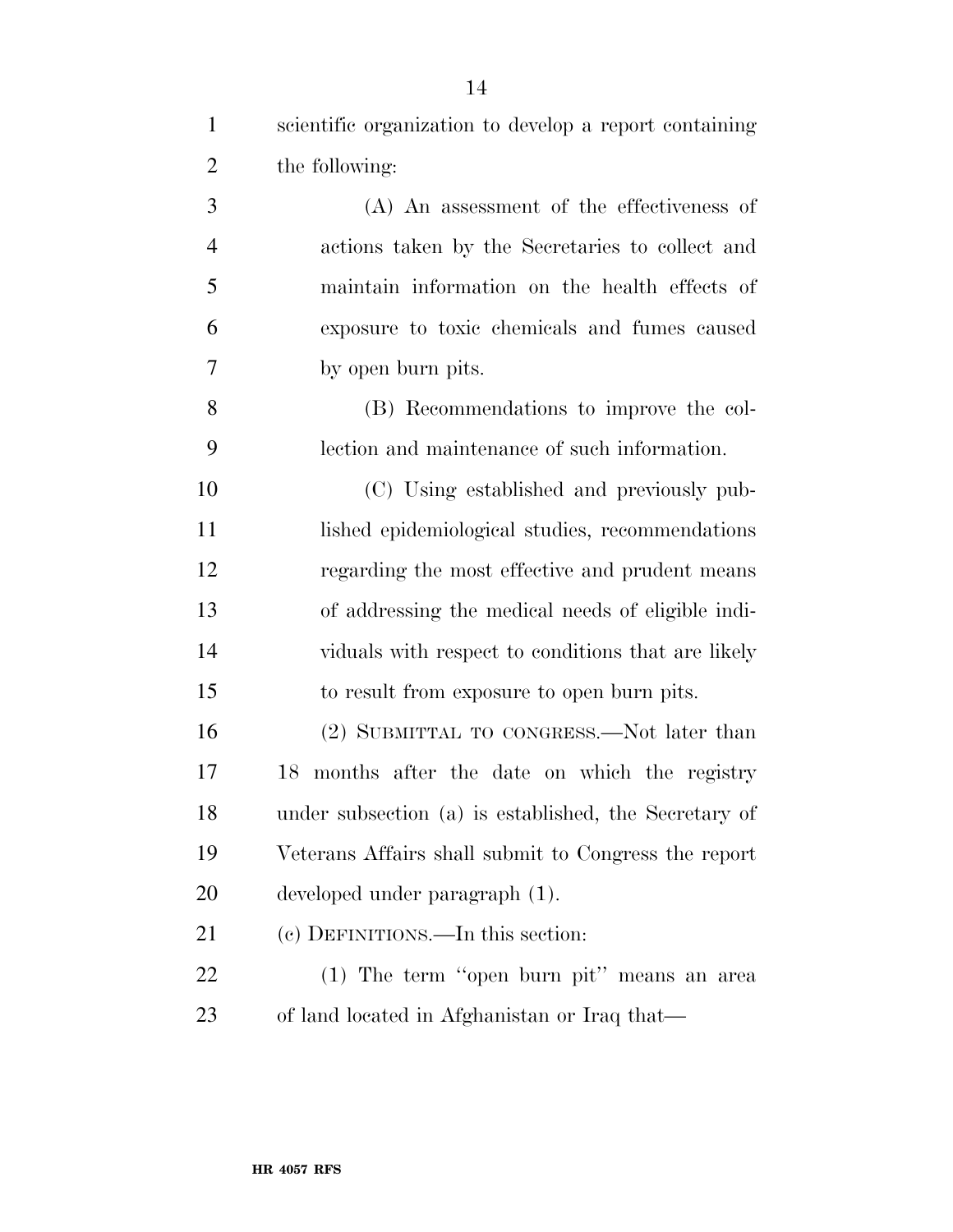| $\mathbf{1}$   | $(A)$ is designated by the Secretary of De-          |
|----------------|------------------------------------------------------|
| $\overline{2}$ | fense to be used for disposing solid waste by        |
| 3              | burning in the outdoor air; and                      |
| $\overline{4}$ | (B) does not contain a commercially manu-            |
| 5              | factured incinerator or other equipment specifi-     |
| 6              | cally designed and manufactured for the burn-        |
| 7              | ing of solid waste.                                  |
| 8              | (2) The term "eligible individual" means any         |
| 9              | individual who, on or after September 11, 2001—      |
| 10             | (A) was deployed in support of a contin-             |
| 11             | gency operation while serving in the Armed           |
| 12             | Forces; and                                          |
| 13             | (B) during such deployment, was based or             |
| 14             | stationed at a location where an open burn pit       |
| 15             | was used.                                            |
| 16             | SEC. 5. PERFORMANCE AWARDS IN THE SENIOR EXECU-      |
| 17             | TIVE SERVICE.                                        |
| 18             | For each of fiscal years 2013 through 2017, the Sec- |
| 19             | retary of Veterans Affairs may not pay more than     |